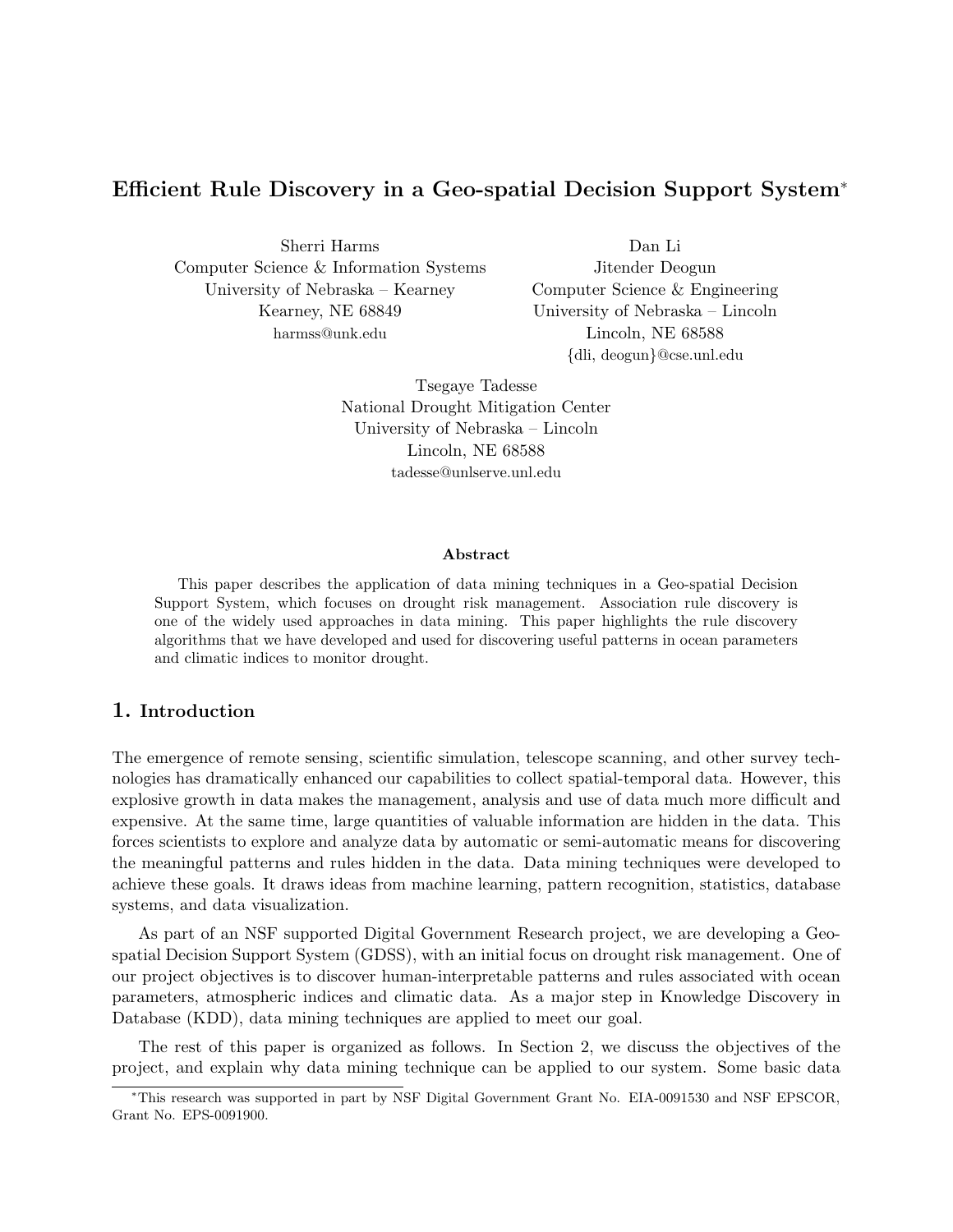mining concepts are introduced in Section 3. In Section 4, we discuss how data mining algorithms are applied to our project to find association rules. Experimental results are shown in Section 5. We mainly focus on the measures of interestingness of association rules and the efficiency of the algorithms. Finally, concluding remarks along with directions for future research are presented in Section 6.

### 2. Objectives

Nationally, drought events are the dominant cause of crop loss. The Federal Emergency Management Agency reported the annual cost of drought as between \$6 to 8 billion, which is much more than for any other natural hazard. Yet, the US does not have a comprehensive drought monitoring system or a national drought policy that emphasizes risk management by promoting the development of drought plans at all levels of government. Consequently, our overall goal is to develop a well-designed decision support system for effective management of drought risk. The system focuses on the information needs of the user, and provides users with critical ongoing information for drought management.

Data mining provides an excellent tool for solving drought management problems. It uses sophisticated statistical analysis and modeling techniques to uncover predictive and descriptive patterns and relationships hidden in organizational databases. It can help us build abstract models to represent the reality and to support decision making. Therefore, the successful completion of this project will help the USDA Risk Management Agency (RMA) integrate advanced geospatial applications into their operations. As a result, our project will help a government agency become much more efficient and responsive to drought risk management.

## 3. Preliminaries

### 3.1 Events and Episodes

We view the drought-related data as event sequences. An *event sequence* is a collection of timeordered events that happen within a finite time period. For example, {1.24, 1.15, 0.91, 1.05, 1.46, 1.56, −0.18, 0.17, 0.04, −0.19, −0.54, −0.43} is an event sequence which presents the twelve-month Standardized Precipitation Index (SPI) value from January to December in 1999 at Clay Center, Nebraska.

We are interested in finding events that occur close enough in time. The time interval within which the events occur is called a *sliding window*. The *width* of the sliding window determines the length of time interval. In our system, the value of window width is specified by the user so that the user can control the closeness of events. In the previous example, {1.24, 1.15, 0.91, 1.05} and  $\{1.15, 0.91, 1.05, 1.46\}$  are two event sequences with window width of 4 (months).

An episode is a collection of events in a particular order occurring within a given window width (Mannila et al. 1997, Harms et al. 2001a). An episode is said to be serial if the predicates of each event have a fixed order. An episode is *parallel* if the order of events is not specified. The *frequency* of an episode is defined as the fraction of windows in which the episode occurs. By setting the frequency threshold, we can get a set of episodes which are interesting to users.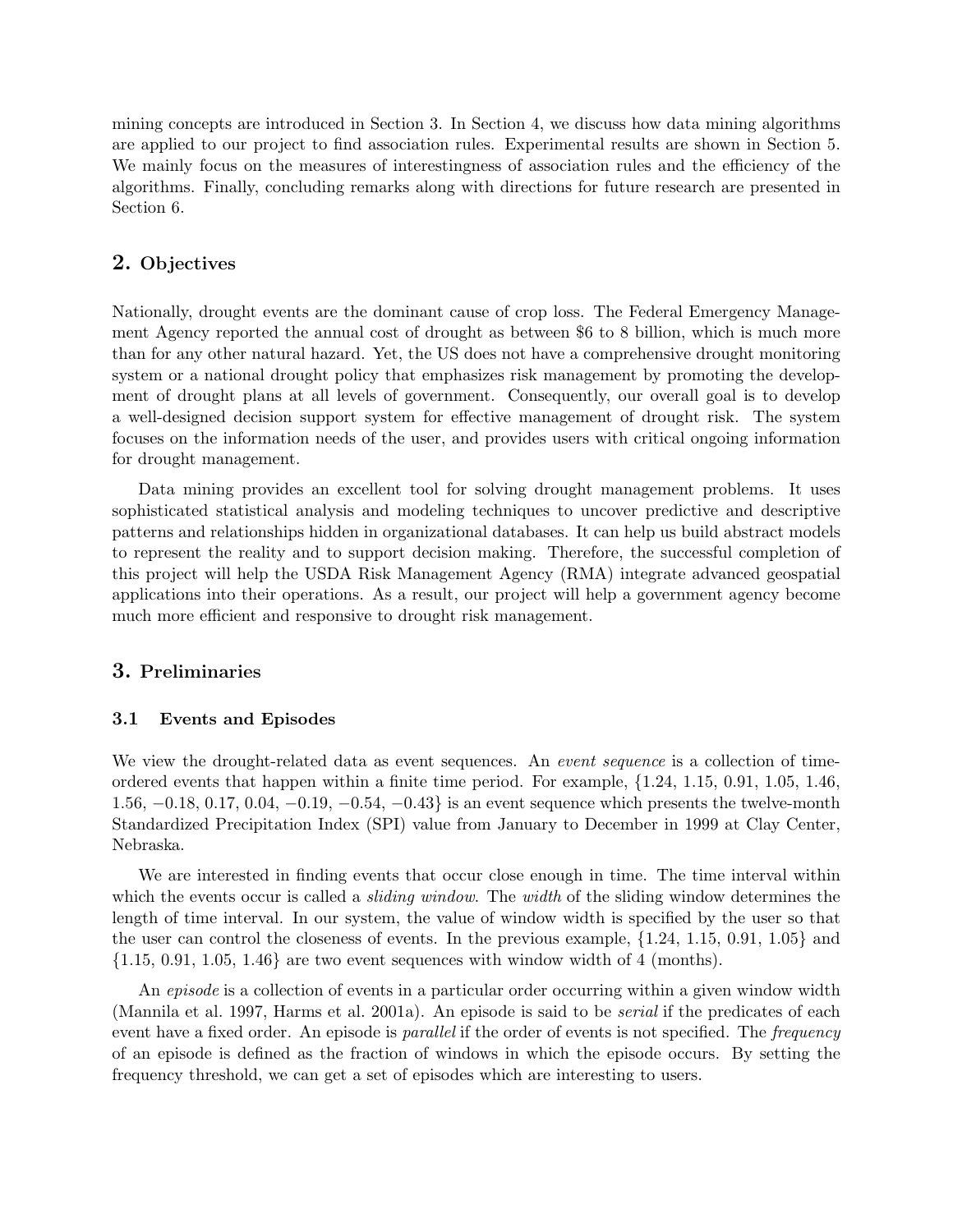## 3.2 Association Rules

Given a set of episodes, each of which contain some number of events from a given dataset, association rule discovery is to produce dependency rules which will describe the occurrence of an episode based on occurrences of other episodes. Normally, the rules have the form of  $X \Rightarrow Y$ , where X is antecedent episode, Y is the consequent episode, and  $X \cap Y = \emptyset$ . Support and confidence are two widely used metrics in measuring the interestingness of association rules. The support of a rule  $X \Rightarrow Y$  is denoted by  $sup(X \Rightarrow Y)$ . It indicates the percentage of episodes in the dataset that contain both  $X$  and  $Y$ . We can see that support is simply a measure of its statistical significance (Harms et al. 2001a). We use  $conf(X \Rightarrow Y)$  to denote the possibility that an episode contains Y given that it contains X. It is defined as  $conf(X \Rightarrow Y) = sup(X \Rightarrow Y)/sup(X)$ .

## 3.3 Association Rules in Drought Risk Environment

As described in Section 2, our objective is to develop a decision support system for effective management of drought risk. Our goal, therefore, in this project is to find a set of association rules with a pre-specified support and confidence as applied to ocean and climatic data. We are looking for patterns where one episode in a time series is connected to another episode in that series, or patterns where one episode in a time series is connected to another episode in another series. The data that are used in this research are collected from a variety of sources:

- Precipitation, temperature, and soil moisure data from High Plains Reginal Climate Center (HPRCC);
- Standardized Precipitation Index (SPI) data from the National Drought Mitigation Center (NDMC);
- Palmer Drought Severity Index (PDSI) values at a station level are calculated using station data from the HPRCC;
- The Pacific Decadal Oscillation (PDO) Index and Pacific/North American (PNA) Index from the Joint Institute for the Study of the Atmosphere and Ocean (JISAO), NOAA and University of Washington;
- The Southern Oscillation Index (SOI) and the Multivariate ENSO Index (MEI) from Climate Prediction Center, NOAA.

Figure 1 shows the association between the value of MEI and SPI12 for 1999 at Clay Center, Nebraska. As can be seen, MEI and SPI12 share the same trend of variation. Therefore, we could expect some association rules that indicate this relationship between ocean data and climatic data.

## 4. Methodologies

The association rule discovery problem is still a topic of intense research, however, in recent years, many efficient algorithms have been developed. We developed new algorithms by introducing new features that are most beneficial to the application under consideration.

## 4.1 Representative Association Rules

Given a dataset with m events, the number of possible association rules can be  $O(m2^{m-1})$ . The problem of analyzing and identifying interesting rules becomes difficult as the number of rules increases (Harms et al. 2001a). One approach to reduce the number of association rules is to set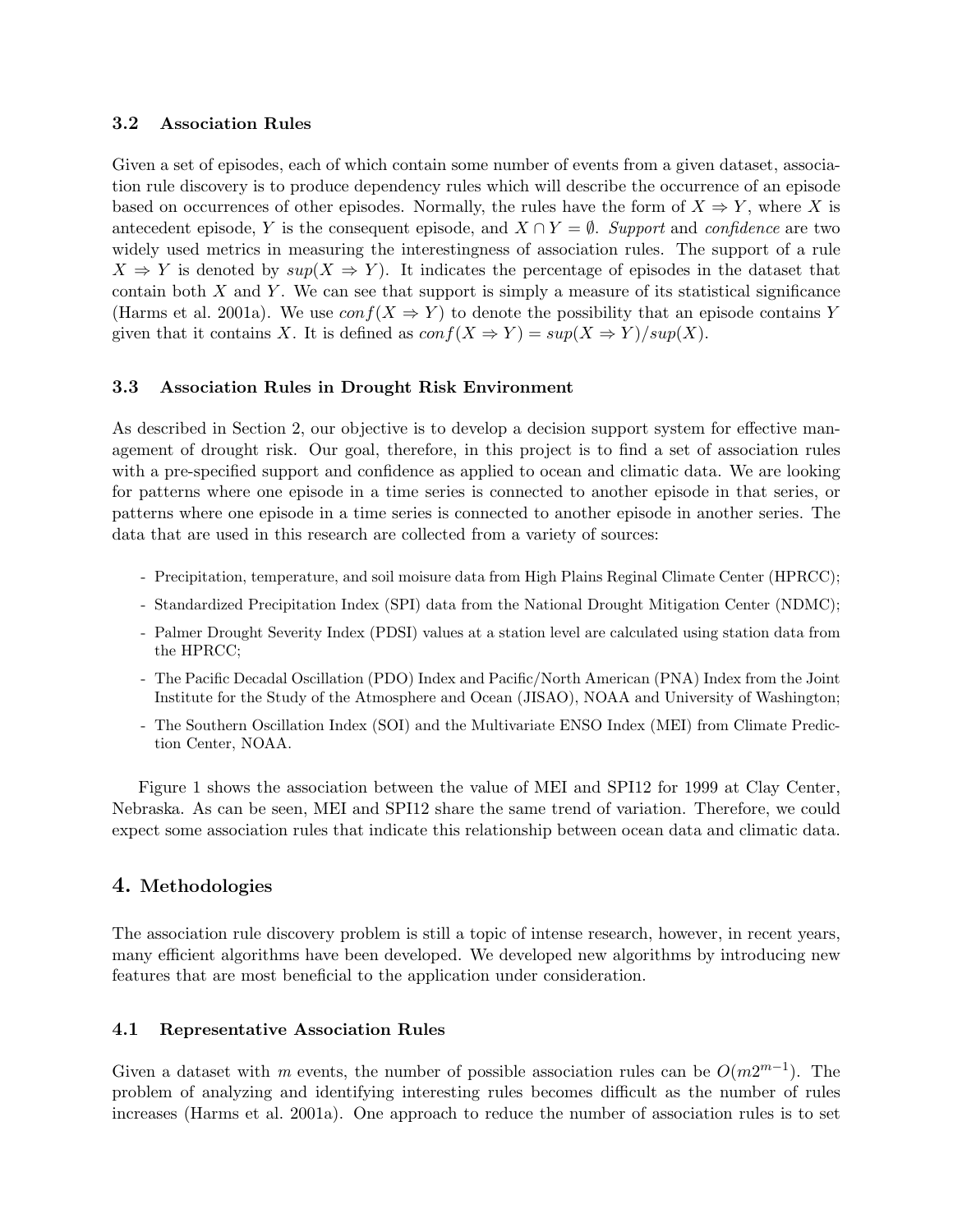

Figure 1: Relationship between MEI and SPI12 data.

tight thresholds for the frequency and confidence measures. Another approach is based on the development of representative association rules. This approach consists of generating a minimal set of association rules from which all association rules can be generated (Harms et al. 2001a).

The guiding principle of our algorithm lies in the "downward-closed" property of support and confidence, which means every subepisode is at least as frequent as its superepisode (Mannila et al. 1995). Based on this idea, the candidate episodes having  $k$  events can be generated by joining frequent episodes having  $k - 1$  events, and deleting those that contain any subset that is not frequent. This algorithm uses only a subset of the set of frequent episodes, called *frequent* closed episodes. This results in a reduction of the input size and in the faster generation of the representation association rules.

### 4.2 Constraint-based Association Rules

Since the overall goal of our system is to manage drought risk, drought-monitoring experts are particularly interested in drought-relevant rules. However, by nature, droughts occur infrequently. That means a huge number of rules are irrelevant to drought. Constraint-based data mining method is applied to our system to provide user specified target episodes quickly and without the distractions of the other non-interesting rules. As mentioned in (Harms et al. 2001b), the data for the oceanic and climatic indices are grouped into seven categories. To explore drought-relevant episodes, we set the constraints to the first three drought categories. Additionally, users are interested in rules which reflect the influence of ocean parameters (e.g. PDO, SOI, MEI) upon climatic and drought indices (e.g. SPI, PDSI). Therefore, we take ocean parameters as antecedent constraints, and take climatic and drought indices as consequent constraints.

### 4.3 Time Lag

Sometimes events that occur at one timestamp are associated with events that occur at future timestamps. For example, it may be several months after an El Nino episode before the impact is felt in the Northeastern United States. Therefore, it is meaningful to take the time lag into consideration when we explore association rules between ocean parameters and climatic indices.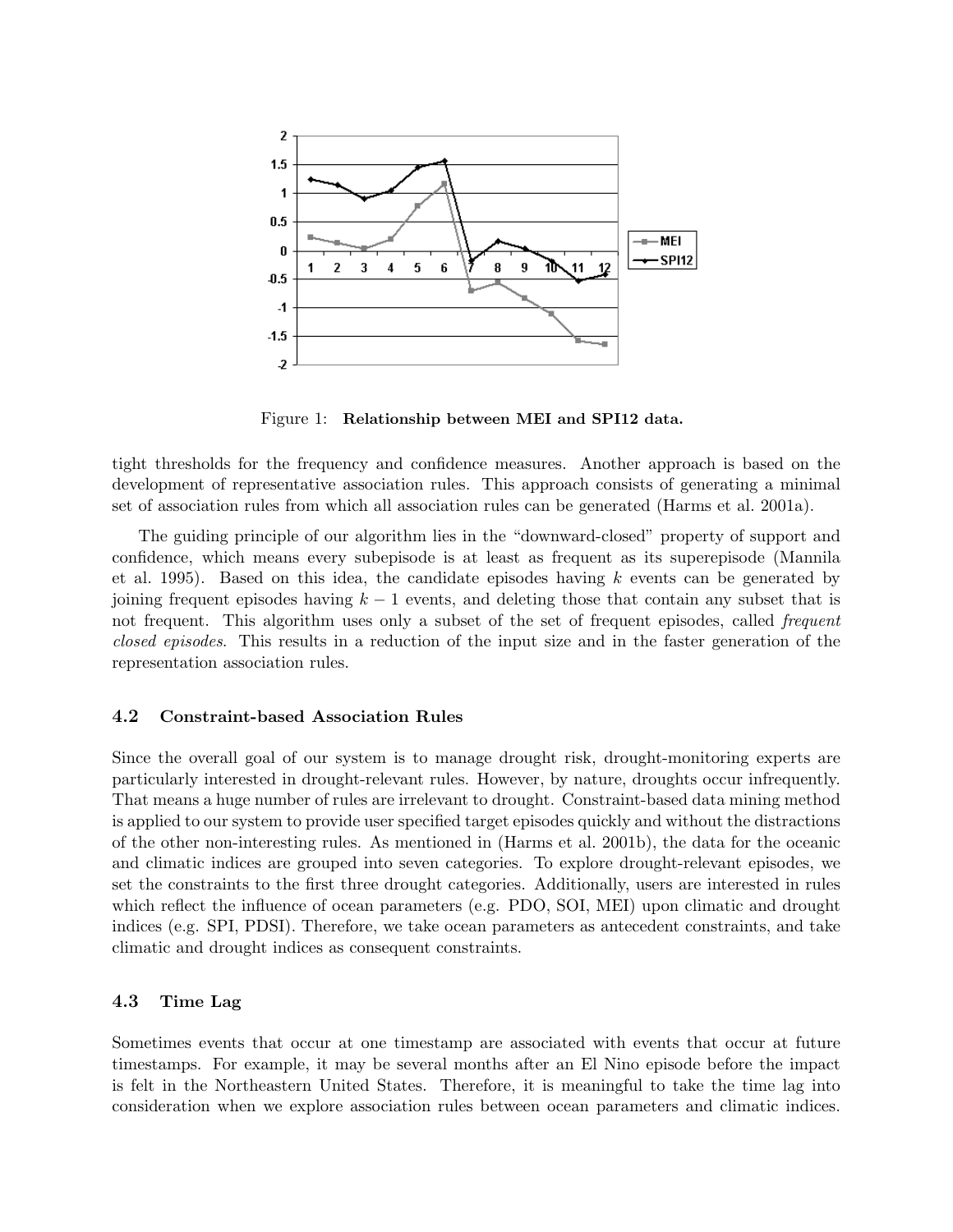To implement this, we use two sliding windows. One is for the events in the antecedent set, and the other is for the events in the consequent set. The offset between these two windows is user specified time lag value.

#### 4.4 J-measure

Development of good measures of interestingness of discovered patterns is one of the significant problems in the field of knowledge discovery (Silberschatz and Tuzhilin 1995). As mentioned in the previous section, support and confidence are two typical objective measures in finding the interestingness of rules. By setting the threshold of these two measures high enough, we can prune association rules.

However, the problem with this method is that such pruning can lose important information (Klemettine 1999), because they do not take into account the frequency of right-hand side of a rule. Another objective measure, named as J-measure, was introduced by Smyth in (Smyth and Goodman 1992). The formulation of the J-measure takes into consideration both frequencies of the left and right sides of a rule. Therefore, it not only favors rules that occur more frequently, but also provides a more complex metric for ranking rules in a manner such that the user can trade-off rule support and rule confidence.

## 5. Experimental Results

Results shown in this section are based on the experiments on the dataset for Clay Center, Nebraska, from 1950 to 1999. The data has been normalized and discretized to user defined categories. Table 1 shows several sample constraint-based association rules.<sup>1</sup> For example, we can explain the first rule as: If the SOI is moderately dry, PDO is moderately dry to severely dry, then within time lag period (2 months), the six-month SPI and one-month SPI is moderately dry with 65% confidence; The episode  $\{(33, 44, 45) \tag{10, 3}\}$  appears 13 times in the whole dataset, while the episode {33, 44, 45} occurs 20 times.

| Rules                          | Confidence | Support | Coverage | J-measure |
|--------------------------------|------------|---------|----------|-----------|
| $33, 44, 45 \Rightarrow 10, 3$ | $0.65\%$   | 13      | 20       | 0.06269   |
| $33,38,45 \Rightarrow 10,3$    | $0.46\%$   | 13      | 28       | 0.05210   |
| $33, 38, 45 \Rightarrow 3$     | $0.64\%$   | 18      | 28       | 0.07648   |
| $33,38 \Rightarrow 17,24$      | $0.38\%$   | 20      | 53       | 0.05725   |
| $33 \Rightarrow 10$            | $0.52\%$   | 49      | 95       | 0.10198   |

Next, we want to show how the number of association rules can be influenced by input metrics. It is obvious that, the higher the value of frequency and confidence threshold, the fewer the number of rules. Also, the number of rules is proportional to the width of sliding window. Figure  $2<sup>2</sup>$  shows these results in (a), (b), and (c). What is worth to mention is that, the frequency threshold has a much stronger effect than the confidence threshold. Therefore, to get a reasonable number of rules, we could apply frequency threshold first to sharply prune the number of episodes, then apply

<sup>&</sup>lt;sup>1</sup>The result shown in Table 1 is based on the following input parameters: frequency threshold = 12; confidence threshold = 0.25; antecedence window size = 3; consequence window size = 4; time lag = 2; episode type = parallel.

<sup>&</sup>lt;sup>2</sup>Input parameters for (a) and (b) are the same as parameters used in Table 1. Input parameters for (c) are: frequency threshold  $= 12$ ; confidence threshold  $= 0.7$ ; episode type  $=$  parallel. Input parameters for (d) are: frequency threshold  $= 12$ ; window width  $= 3$ ; episode type  $=$  parallel. Time lags were not used in (c) and (d).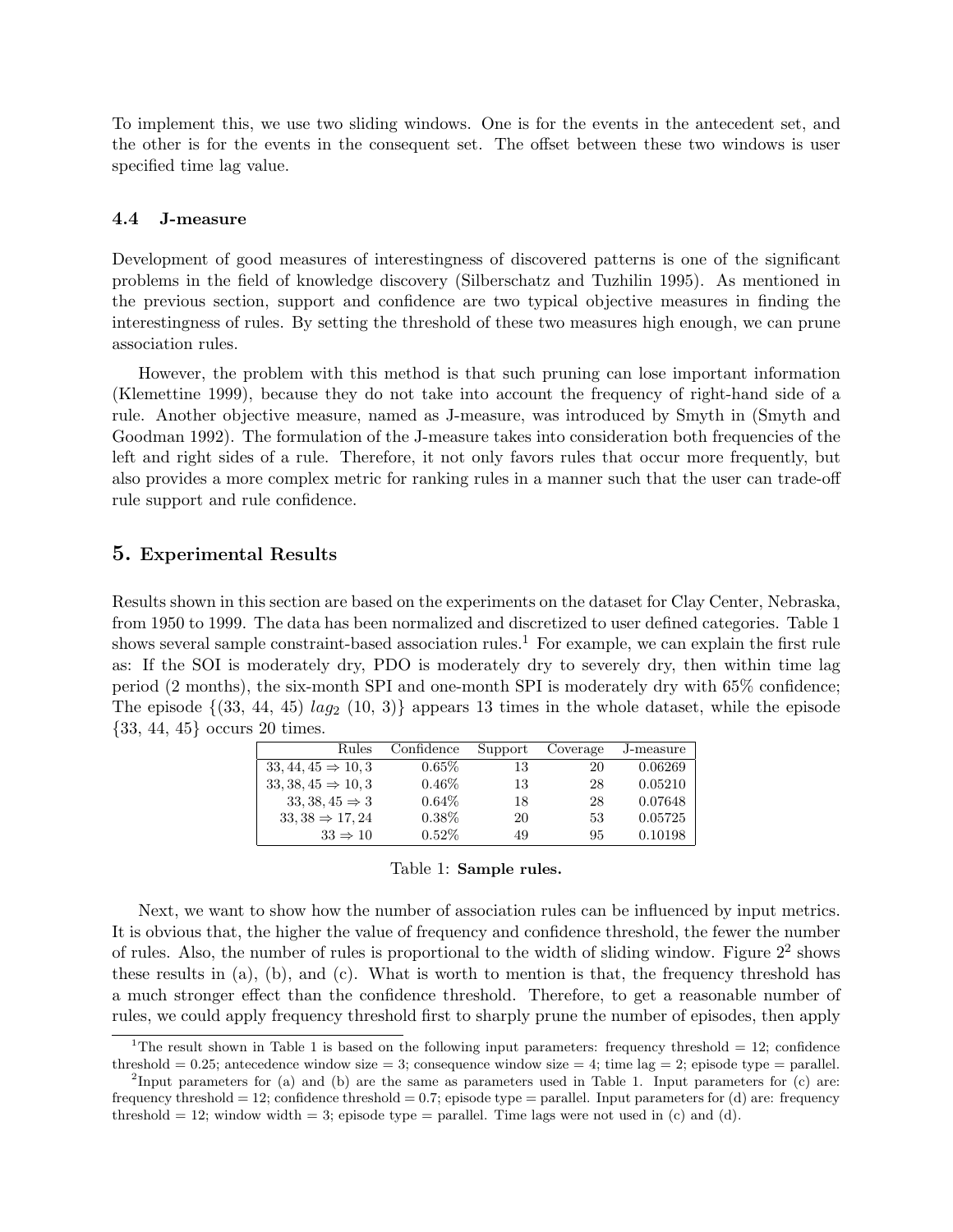confidence threshold to prune the number of rules for fine tuning. In Figure 2 (d), the solid line presents the number of all drought-relevant association rules, while the dashed line indicates the number of representative drought-relevant association rules.



Figure 2: Influence on the number of rules by the confidence threshold, the frequency threshold, the window width, and representative association rules

Figure 3 shows the comparison between confidence and J-measure for all the drought-relevant rules generated as in Table 1. One can see a similar, but fuzzier tendency between confidence and J-measure. The rule in the fifth tuple of Table 1 shows that sometimes the value of J-measure could be relatively high although the confidence is relatively low. This happens because the frequency of rule right-hand side adds to the value of J-measure, but it does not affect the value of confidence.

### 6. Conclusions and Future Work

Knowledge discovery is one of the most active aspects in the information processing field. This paper mainly focuses on how data mining techniques have been applied and extended to our Geo-spatial Decision Support System. We have shown that the number of rules can be dramatically pruned by discovery of representative rules and by setting reasonable thresholds for different interestingness measures. The discovered rules could help us to predict user specified target episodes. This in turn helps decision makers to effectively analyze drought situations, and thus, to monitor the loss caused by drought.

This research can be extended in several directions. Instead of using sliding window to find rules for the whole period, we plan to expand our work to discover specified seasonal rules. Also, interpolating existing rule sets to get rules for areas between weather stations can make our spatiotemporal data mining more interesting and meaningful to a broader geographical area.